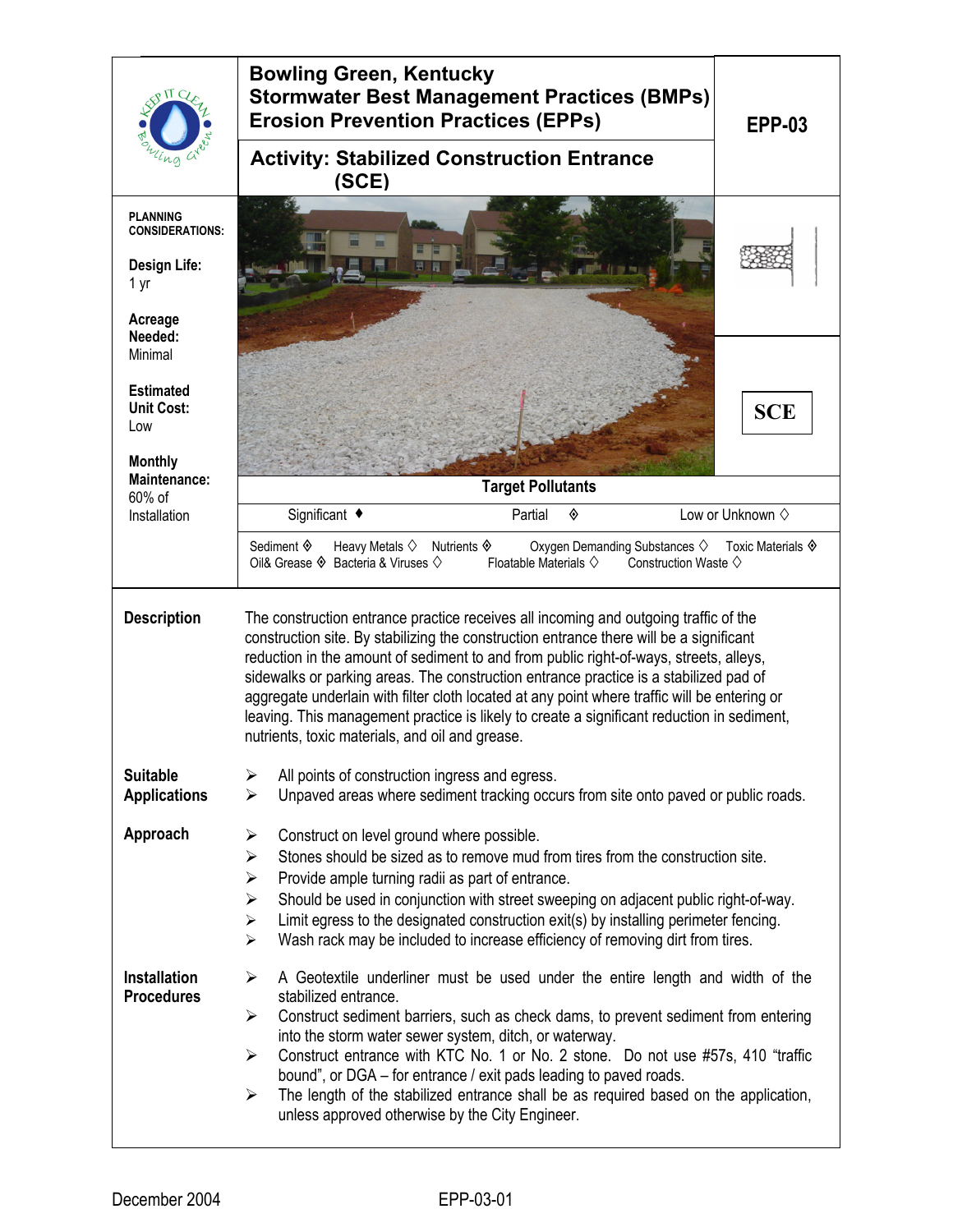|                                |                                                                              | <b>Activity: Stabilized Construction Entrance</b>                                                                                                                                                                                                                                                                                    | <b>EPP-03</b> |  |
|--------------------------------|------------------------------------------------------------------------------|--------------------------------------------------------------------------------------------------------------------------------------------------------------------------------------------------------------------------------------------------------------------------------------------------------------------------------------|---------------|--|
| <b>Maintenance</b>             | $\blacktriangleright$<br>$\blacktriangleright$<br>➤<br>$\blacktriangleright$ | Inspect weekly and after each rainfall.<br>Periodically requires addition of stones for top; add gravel material when soil sub<br>grade becomes visible.<br>Remove all mud or sediment deposited on paved roadways as necessary.<br>Stir aggregate with back-hoe on a weekly basis or as required based on construction<br>activity. |               |  |
| Inspection<br><b>Checklist</b> | u                                                                            | Entrance/exits are exclusively used by all traffic.                                                                                                                                                                                                                                                                                  |               |  |
|                                | u                                                                            | Construction exit is sufficiently maintained to prevent mud, dirt, and dust from being<br>tracked off-site, and stone has been stirred with back-hoe.                                                                                                                                                                                |               |  |
|                                |                                                                              |                                                                                                                                                                                                                                                                                                                                      |               |  |
|                                |                                                                              |                                                                                                                                                                                                                                                                                                                                      |               |  |
|                                |                                                                              |                                                                                                                                                                                                                                                                                                                                      |               |  |
|                                |                                                                              |                                                                                                                                                                                                                                                                                                                                      |               |  |
|                                |                                                                              |                                                                                                                                                                                                                                                                                                                                      |               |  |
|                                |                                                                              |                                                                                                                                                                                                                                                                                                                                      |               |  |
|                                |                                                                              |                                                                                                                                                                                                                                                                                                                                      |               |  |
|                                |                                                                              |                                                                                                                                                                                                                                                                                                                                      |               |  |
|                                |                                                                              |                                                                                                                                                                                                                                                                                                                                      |               |  |
|                                |                                                                              |                                                                                                                                                                                                                                                                                                                                      |               |  |
|                                |                                                                              |                                                                                                                                                                                                                                                                                                                                      |               |  |
|                                |                                                                              |                                                                                                                                                                                                                                                                                                                                      |               |  |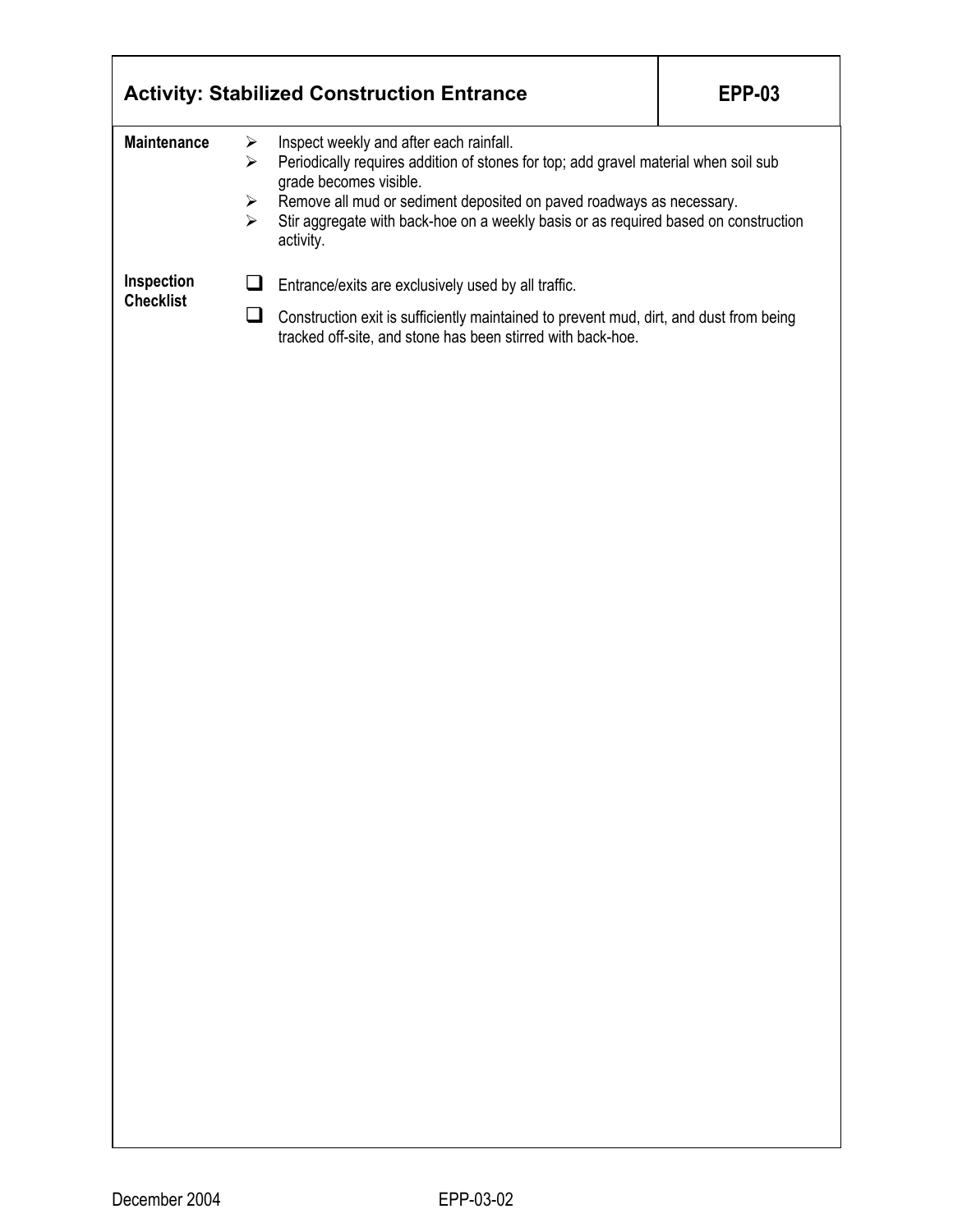